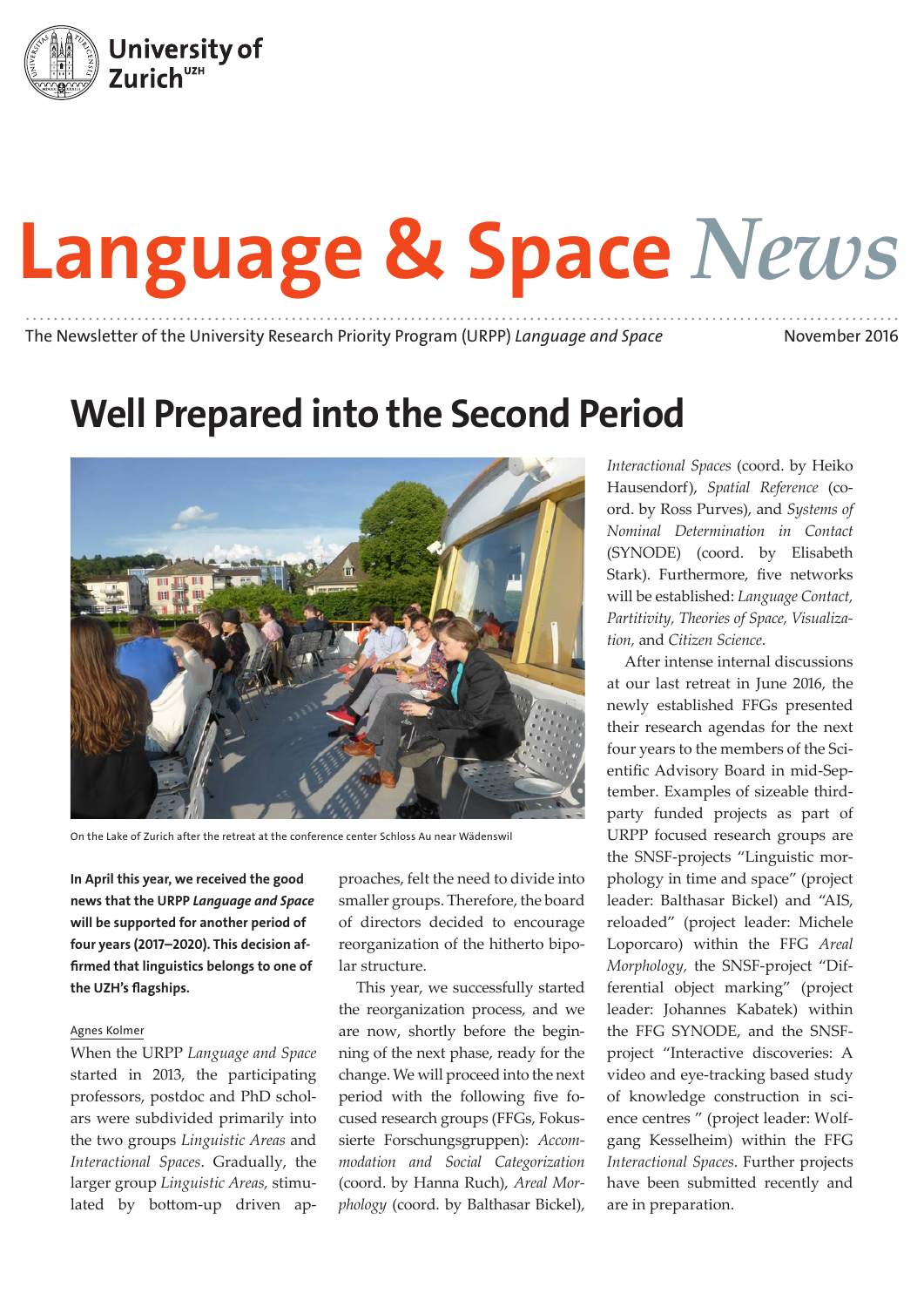## A Week of Studies

In early September this year, the first summer school of the URPP *Language and Space* was held at Kloster Kappel, "located in the countryside, surrounded by forest, meadows and fruit trees, with a spectacular view over the Alps, between Lake Zurich and Lake Zug," according to the venue's own website. The location turned out to be ideal for a full week of intensive work with a small but enthusiastic and dedicated group of students from six different countries.

#### Andreas H. Jucker

The organizers and four of the seven teachers were members of the URPP *Language and Space:* Curdin Derungs, Andreas H. Jucker, Daniel Schreier, Barbara Sonnenhauser, Elisabeth Stark, and Robert Weibel. Three teachers joined us from outside: Naomi Baron from the American University in Washington, Ellen Brandner from the University of Konstanz and Crispin Thurlow from

the University of Berne. Together the seven teachers presented a rich range of perspectives on the topic of language and space. One afternoon was reserved for an outing to Zugerberg and to Zug with some sightseeing in the medieval old town and a dip into the lake of Zug for some much-needed cooling down on a wonderfully sunny and hot day. A particular highlight of the week were two evenings of Pecha Kucha presentations in which the students presented their own research with Powerpoint presentations consisting of exactly 20 slides each of which was shown for exactly 20 seconds; a challenging and fast-paced format that forced the presenters to be maximally succinct and clear. Little wonder that the Abbot's cellar with its offerings of various refreshments and beverages turned out to be a popular spot for some convivial gettogethers after the long working days.

www.spur.uzh.ch/summerschool



Discussions in the open air: The participants of the URPP summer school on the hike to Zug

#### Language and Space News 3/2016 Published by

University Research Priority Program (URPP) *Language and Space* University of Zurich Freiestrasse 16, 8032 Zurich

Editors-in-Chief Prof. Dr. Elvira Glaser Prof. Dr. Heiko Hausendorf

Managing Editors lic. phil. Roman Benz Dr. Agnes Kolmer

English Language Editor Raffaela Zaugg, M. A. Authors in this issue Dr. Curdin Derungs (GISLab) Prof. Dr. Andreas H. Jucker (English Department, University of Zurich)

#### New Members

Christina Brandenberger is a PhD candidate in the SNSF project "Interactive Discoveries" since August 2016. Volker Dellwo, professor of phonetics and speech sciences, joined the URPP as a participating professor in September 2016.

Karina Frick is a postdoctoral researcher in the group "Interactional Spaces" since September 2016.

## Upcoming Events

*December 15, 2016, 16:15–18:00* Language evolution and the structure of social interaction in human and non-human primates Federico Rossano (University of California, San Diego) URPP Colloqium, Room KOL F-123, Rämistrasse 71, 8006 Zurich

*December 22, 2016, 16:15–18:00* Torlak vernacular corpus creation and corpusbased morphosyntactic analysis Teodora Vuković (UZH, Department of Slavonic Studies) PhD Program Linguistics, Room KOL F-123, Rämistrasse 71, 8006 Zurich

*January 26–27, 2017* Workshop "Diachronic morphology: theoretical, areal, and phylogenetic perspectives" Keynote speakers: Marianne Mithun (UC Santa Barbara), Andrew Spencer (University of Essex) Organized by members of the FFG Areal Morphology and of the SNSF-project Linguistic Morphology in Time and Space (LiMiTS). Contact: Rik van Gijn (erik.vangijn@uzh.ch) Room KOL E-18, Rämistrasse 71, 8006 Zurich www.arealmorphology.uzh.ch/en.html

## Corrigendum

In the last issue of the *Language & Space News,* the presentation of the Scientific Advisory Board members could have caused confusion. Professor Joe Salmons is the chair of this committee.

> Antonia Steger, M. A. (URPP Language and Space) Adriana Zanda (GISLab) © URPP Language and Space, 2016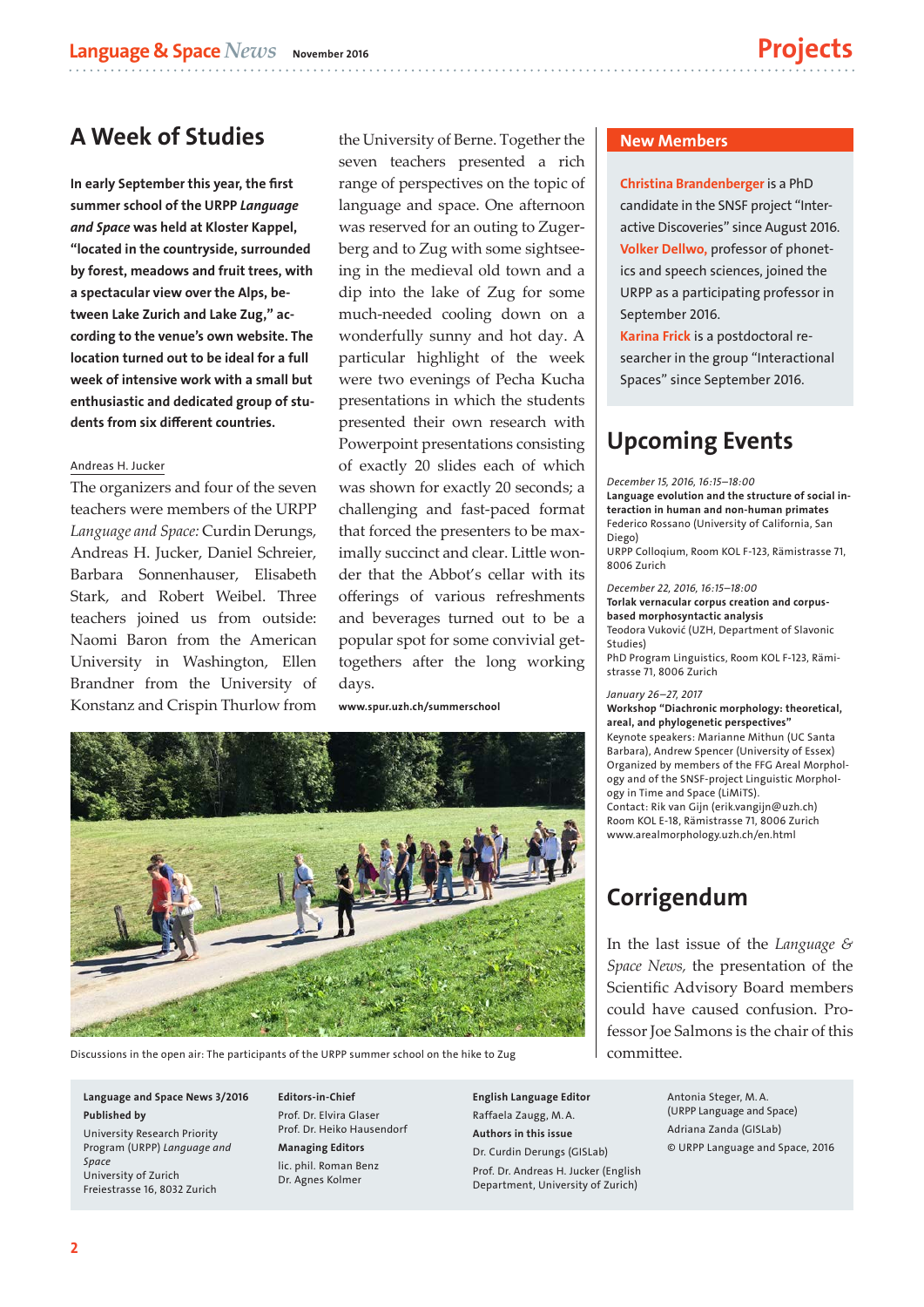## **Portrait**

## Acquiring Orientation in Multimodality



Nathalie Meyer joined the URPP Language and Space in February 2015 as a PhD student in the research group "Interactional Spaces."

Interview: Antonia Steger

## *What is the core interest of your PhD project?*

Nathalie Meyer: On the one hand, I want to develop a useful model to transcribe complex, multilayered audio-visual data such as video game livestreaming, which consist of a game screen with multiple elements embedded in it, a chat box, a streamer's webcam picture and several different pop-up alert messages. On the other hand, I tackle multimodal communication to see what kind of verbal and non-verbal modes participants use and how they use them. Furthermore, because livestreaming is quite complex also with regards to space, I study how different layers of space are constructed, used, navigated, and referred to during a broadcast and what role(s) different communicative modes play in this.

*Could you describe some interesting characteristics of online/virtual communication in game streaming platforms?*

Meyer: Firstly, I characterize communication during a livestream as something that is massively multimodal, as we find speech, writing, dynamic and static images, sounds, music, gestures, gaze etc. in a single broadcast. Secondly, because of the design of livestreaming platforms, participants are also able to make use of a variety of different affordances for communication, such as multiple voice-based and text-based chats and so-called alert messages. These circumstances eventually lead to a lot of cross-modal interactions, for example when a streamer replies via speech to a written question in the platform's chat.

*You received your M.A. from the University of Basel and joined the URPP Language and Space in Zurich for your PhD. How do you profit from this mobility?*

Meyer: Well, I think the main advantage of working at the URPP is its interdisciplinary structure. Whereas I was mainly surrounded by interactional and CMC (computer-mediated communication) linguists during my M. A., due to my specialization, the URPP gives me a chance to engage in academic discussions with many researchers from other areas, such as cultural studies, areal linguistics, geographers and so on. These exchanges are incredibly valuable, as they help to broaden my perspective and knowledge on different topics regarding language and space.

International Conference – Current Status



The organization of the URPP *Language and Space's* first international conference has taken a big step forward. The call for papers ended on October 31, 2016 with more than 50 abstracts submitted. With this amount of abstracts, we started the review process immediately after the deadline. The preliminary program will be published in mid-January 2017. It is possible to register for the conference and for the hands-on workshop until January 31, 2017. Please visit the conference website for more details.

www.spur.uzh.ch/boundaries

### MA Empirical Linguistics

In October 2016, the Specialized Master's program "Empirical Linguistics: Digital Approaches to the Study of Languages and Speech" has been submitted to the Faculty of Arts and Social Sciences, with Martin Volk as responsible professor. Previous conceptual work has been coordinated by Elisabeth Stark. The program focuses on methodology and also integrates teaching from the URPP laboratories. In case of acceptance, the program will be implemented in 2018 and contribute to the attractiveness of Zurich as a place to study linguistics.